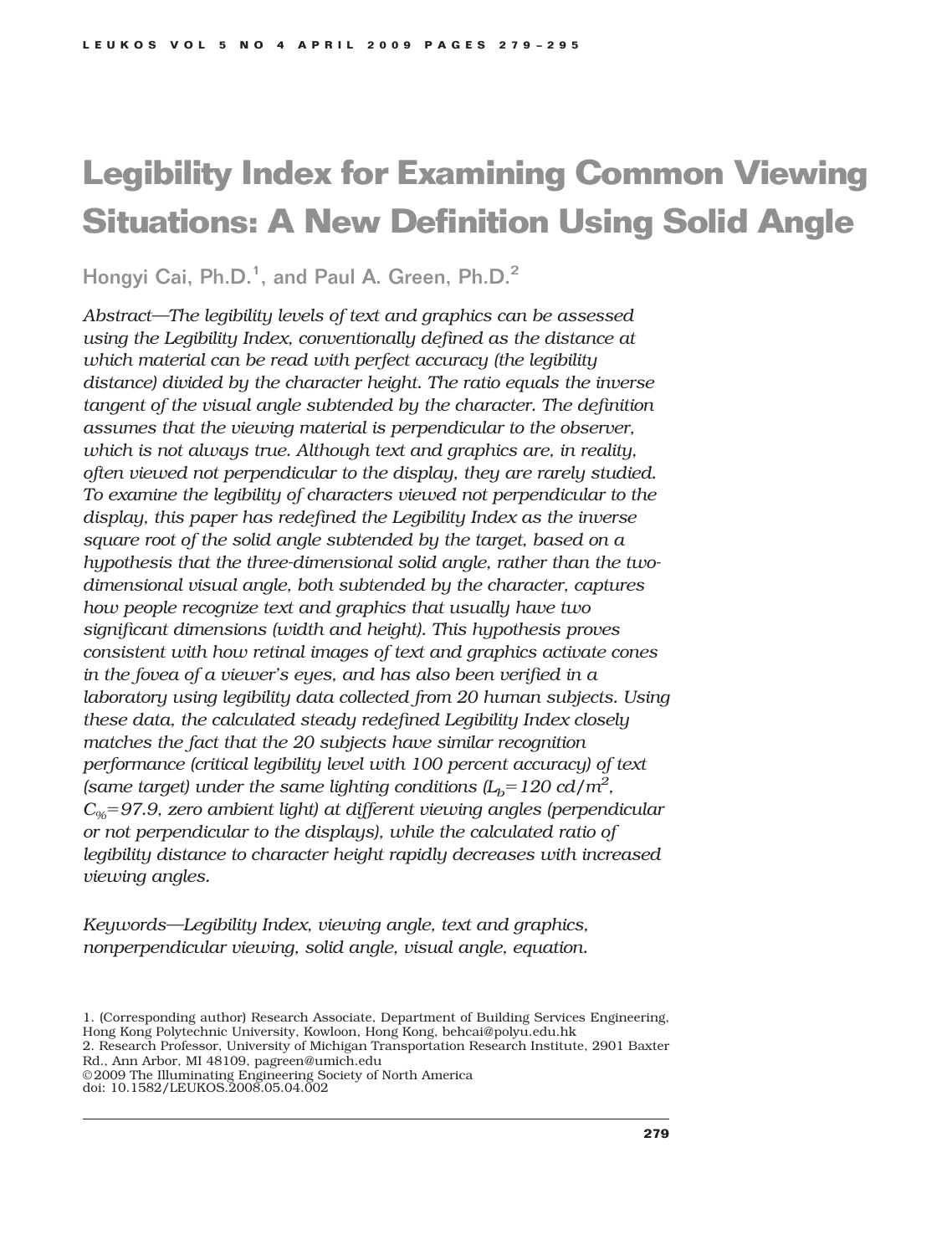# 1 INTRODUCTION

 ${\mathbf R}$  eading text and graphics is a common visual task. Viewing materials can be presented on a wide variety of displays such as computer screens, instrument panel displays, billboards, warning placards, signs, classroom projection screens, blackboards, maps, books, and magazines. These displays are often viewed not perpendicular to the observer. Their purposes are not well served, however, if the text and graphics are not legible or legible only when viewed perpendicularly but illegible from other viewing directions as desired in common viewing situations. Legibility of text or graphics refers to the observer's decipherability of the spatial mosaic of strokes of text or details of graphics presented at a specific scenario, to recognize the established forms of these characters and the embedded meanings thereof (Gove and others, 1986). How does the observer recognize text and graphics viewed at different angles? When viewed, text or graphics form a retinal image in the center fovea of a viewer's eyes. The shape and size of the retinal image varies with the viewing distance from the observer's eye to the characters and the viewing angle between the display normal and the observer's sight line. The retinal image then activates the underlying cones to fire signals to the cortex nerves in the brain. For text and graphics to be legible, their retinal images must be large enough for the underneath cones to discriminate, and must have enough lighting intensity and contrast to activate these cones. The observer's acuity level and age, viewing distance, viewing angle, and lighting condition are all important factors affecting the legibility of text and graphics.

# 2 RESEARCH PROBLEM

The legibility level of text and graphics is assessed in practice using a Legibility Index. The Legibility Index, as *LI* in (1), has been conventionally defined as the ratio of the distance at which material can be read with perfect accuracy (the legibility distance) to the character height (United States Sign Council 1998). As illustrated in Fig. 1, the ratio equals the inverse tangent of the two-dimensional visual angle *V* that text or graphics subtend to the viewer's eyes.

$$
LI = \frac{D}{H} = \frac{1}{\tan(V)}\tag{1}
$$

Where:

 $LI =$  Conventional definition of the Legibility Index

 $D =$  Legibility distance

 $H =$  Normal height of the character

 $V =$  Visual angle subtended by the height of character

The conventional definition assumes that the image being examined is perpendicular to the viewer, which is not always true. In common viewing situations, a viewer's sight line to text and graphics often deviates from the display normal. As illustrated in Fig. 2, when text or graphics are read not perpendicular to the display, their projected image, which is perpendicular to the sight line, rather than themselves, forms an inverted retinal image in the center fovea of the viewer's eyes. The size of this projected image is smaller than that of the normal character. The shape of this projected image also changes with the viewing angle. Accordingly, if extending the conventional definition  $(LI = D/H)$  for notperpendicular-to-the-display viewing situations, the projected height, rather than the normal height, of the viewed text or graphics should be used to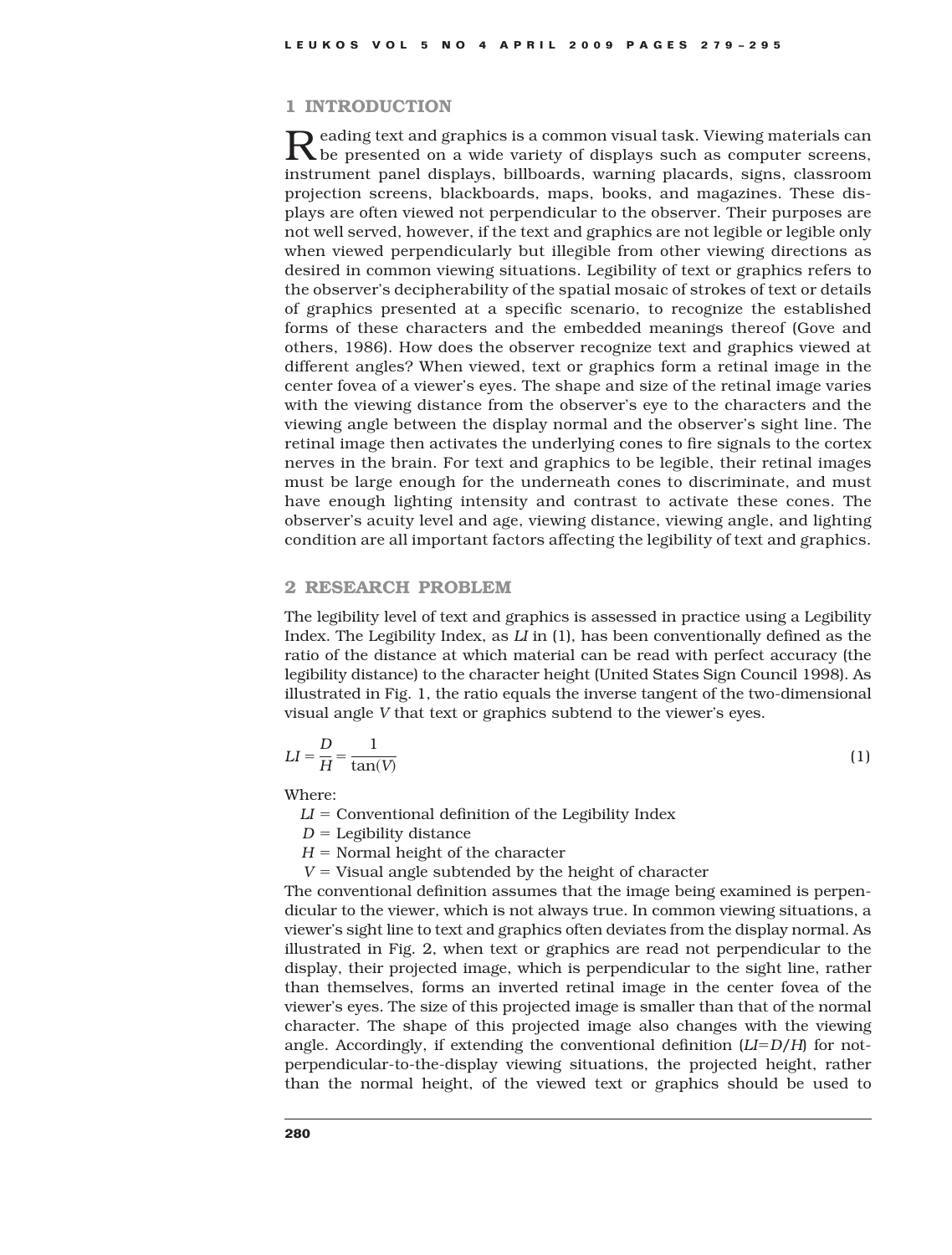

Fig. 1. Conventional definition of the Legibility Index



Fig. 2. Projected image of text or graphics viewed off the display axis.

Off-the-display-axis text or graphics

calculate the Legibility Index. Thus, to examine not-perpendicular-to-the-display viewing situations, why not simply replace the normal height with the projected height to redefine the Legibility Index? Unfortunately, this replacement works solely for linear targets, such as a line with no substantial width. For common nonlinear targets whose height and width are both substantial, width cannot be ignored, as illustrated in Fig. 3. In Fig. 3, letter A is viewed from four different points (P1, P2, P3, and P4), which are located on a horizontal plane at equal viewing distance D but at different viewing angles. The projected height of letter A remains constant H at these four points, while the projected width gradually decreases inversely with the viewing angles. Based on daily experience, at the same distance D, letter A is more difficult to recognize when viewed off the display axis than when viewed perpendicularly.

# 3 NEW DEFINITION OF LEGIBILITY INDEX

To assess the legibility levels of characters viewed not perpendicularly to their displays, a new definition of the Legibility Index is considered necessary to replace the insufficient *D/H* ratio. Such new definition should be rooted in an appropriate way to specify target size and might be indicated in previous research studies on visual performance. Shlaer (1937) proposed a discussion in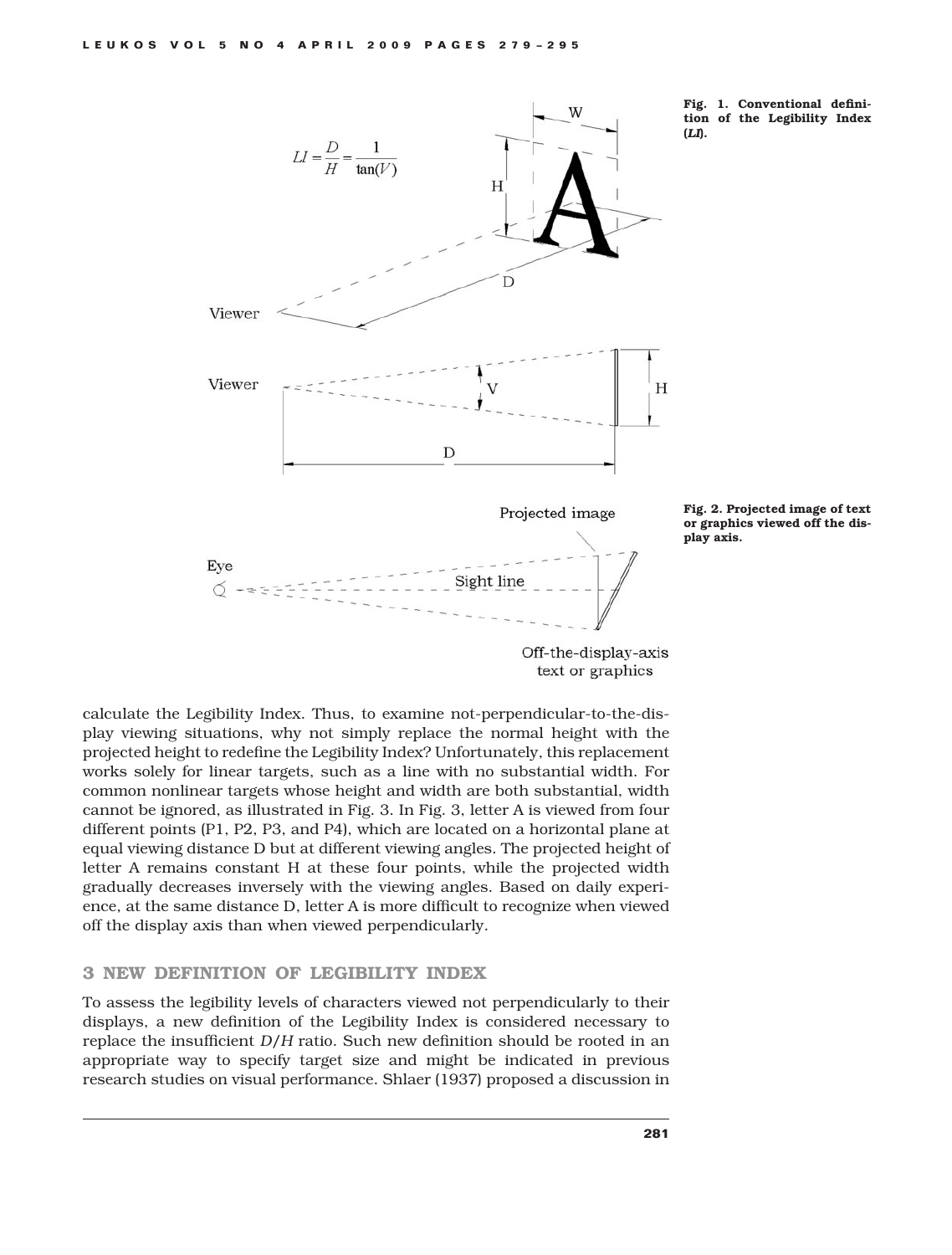Fig. 3. Varying projected widths of letter A viewed from P1, P2, P3, and P4 vs. constant projected height.



his study on detail perception that whether a visual area or a distance between bars of a grating is appropriate to specify the target size. He found that detail discrimination is a function of distance rather than visual area. Shlaer, Smith, and Chase (1942), Moon and Spencer (1944), Zwahlen and Schnell (1995), and Holick and Carlson (2002) developed equations for predicting visual angles subtended by legible Landolt or single-bar type targets, or text presented on traffic signs and license plate or roadway signs. Blackwell (1946) used circular stimuli varied in diameter from 3.6 –121 arcminutes by projecting a spot of light on white screen for examining contrast thresholds of human eyes. Blackwell (1959, 1970, 1980) and Blackwell and Blackwell (1971, 1980) used visual angles of 1–60 (1, 2, 4, 10, 60) arcminutes to characterize the luminous discs or Landolt rings used in his studies for developing the visibility model formally adopted by CIE in 1981. Howell and Kraft (1960) also measured the legibility of alphanumeric symbols in four visual angles from 6 to 37 arcminutes. Bouma, Legein, Melotte, and Zabel (1982) measured oral reading rates for text whose sizes vary from 0.3° to 2.8°. Legge, Pelli, Rubin, and Schleske (1985) examined reading rates for characters in sizes from  $3.6'$  to  $24^{\circ}$  at a range of  $400:1$ . Bailey, Clear, and Berman (1993) used Bailey-Lovie word reading charts on which the strokewidth  $(1/5)$  of the height) subtends  $0.6-6$  arcminutes to measure subjects' reading speed. All these studies used visual angle to specify the target size, which supports the conventional definition of Legibility Index. However, noticing the limitations of visual angle for specifying target size in a linear way solely, other researchers specified target size in two dimensions, both width and height. For example, Campbell and Robson (1968) used  $2^{\circ} \times 2^{\circ}$  at viewing distance of 285 cm and  $10^{\circ} \times 10^{\circ}$  at 57 cm to specify a  $10 \times 10$  cm aperture in which sine-, square-, saw-tooth-, and rectangular-wave gratings were presented as materials for examining contrast sensitivity vs. spatial frequency. Rea (1986) defined the middle digits in the numerical verification task experiment as of 13 arcminutes wide and 19 arcminutes high. Rea and Quellette (1988) also specified the visual field as of 12° wide and 7° high where targets were generated on a video screen in the reaction time experiment. It was further realized by researchers that visual area of a target subtending solid angles at different distances is actually a more appropriate way for characterizing target size than visual angle. Kristofferson (1957) found in his experiment that targets of different shapes (square, discs, triangles, etc.) have almost equivalent threshold visibility as long as they subtend the same solid angle (Dember 1965; Rea and Quellette 1991). Rea and Quellette (1988, 1991) used solid angles from  $2 \times 10^{-6}$  to  $2.8 \times 10^{-3}$  steradians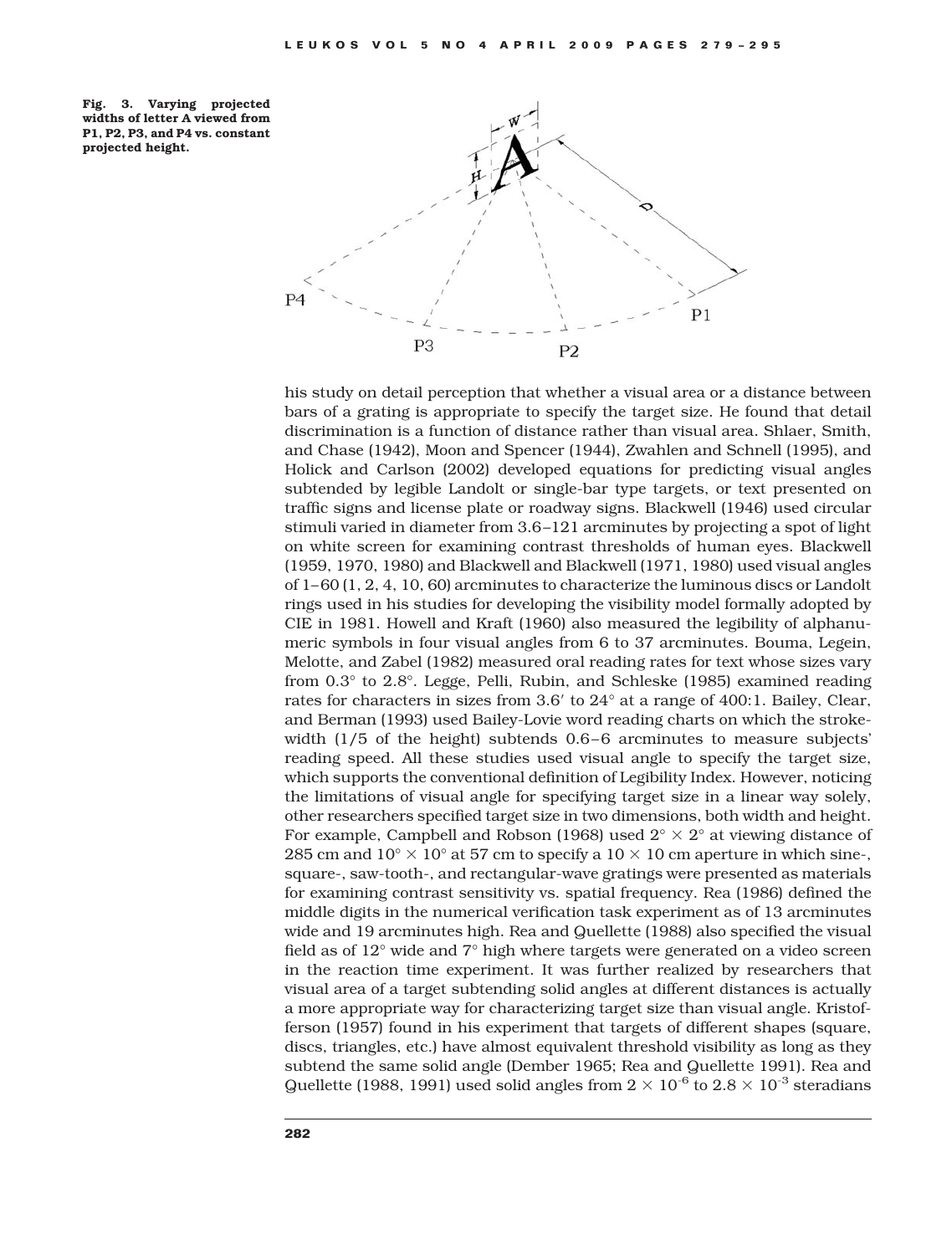to specify the target size in their reaction time experiment reading square targets flashed on video screen for developing the relative visual performance (RVP) model. Similar ways for specifying target size were also used in the studies of Kristofferson (1957), Campbell and Robson (1968), Rubin and Siegel (1984), Legge and others, (1985), and Rea and Kambich (Rea and Quellette 1991). Rea and Quellette (1991) proposed a hypothesis that visual area of a target subtending in solid angle is better than width, height, or detail spacing, which subtends in visual angle, to specify target size for both threshold and suprathreshold visual performance, but without further experimental verification, goal of present study.

Indicated from those previous studies, this paper has developed the new definition of Legibility Index as the inverse square root of solid angle  $\omega$  subtended by the viewing target, as *LI*' in (2), based on the hypothesis below. The choice of the inverse square root of solid angle  $\omega$  rather than simple reciprocal of  $\omega$  for the form of the new definition is based on two reasons. First, different from threshold detection for visibility, legibility deals with suprathreshold visual performance, where Piper's law  $(L \times \sqrt{A} = C$ , where L=threshold luminance of the stimulus, A=area of the stimulus, C=constant) holds for a legible character slightly larger than the critical area (Boff, Kaufman, and Thomas 1986). In Piper's law, target area *A* is in square root that shall be compatible with the new definition. Second, the new definition should also be consistent in dimension with the conventional definition for perpendicular viewing.

$$
LI' = \sqrt{\frac{1}{\omega}}\tag{2}
$$

Where:

- $L^{\prime}$  = Redefined Legibility Index for both perpendicular and nonperpendicular viewing
- $\omega$  = Solid angle subtended by any text and graphics to the retina of the observer's eyes

*Hypothesis:* the three-dimensional solid angle  $\omega$ , rather than the twodimensional visual angle *V*, both subtended by the characters under viewing, captures how people recognize text and graphics that usually have two significant dimensions (width and height).

 $L^{\prime}$  is the essential form for assessing the legibility levels of text and graphics viewed both perpendicularly and not perpendicularly. *LI*' can be further developed into (4) by substituting the definition of solid angle  $\omega$ , as defined in (3) and illustrated in Fig. 4. In addition, based on the geometrical relationship shown in Fig. 5, the incident angle  $\xi$  in (4) can be substituted by the horizontal viewing angles  $\phi$  and the vertical viewing angle  $\alpha$ , using cos  $\xi$  = cos  $\phi$  cos  $\alpha$ , we get (5). Equation (5) is the expanded form of the redefined Legibility Index  $(L<sup>T</sup>)$  for common not-perpendicular-to-the-display viewing situations, taking into account horizontal and vertical viewing angles. In particular, (5) also examines perpendicular viewing situations when zero value is assigned to the horizontal and vertical viewing angles. Thus, the redefined Legibility Index *LI*' in (5) fits general viewing situations.

$$
\omega = \frac{A}{D^2} \cos \xi \tag{3}
$$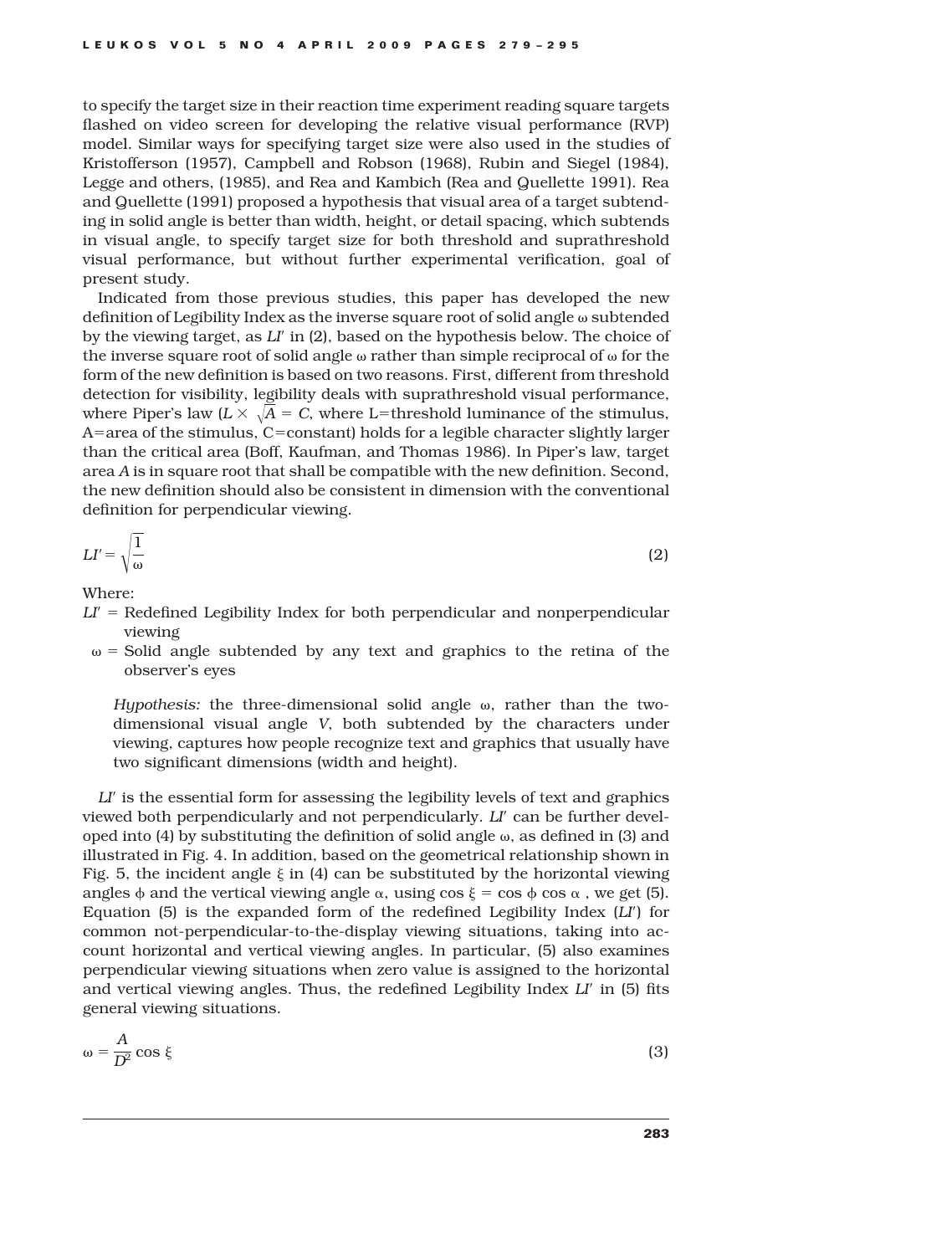

 $\omega$  = Solid angle subtended by character to the retina of observer's eyes

- $\xi$  = Incident angle between the sight line OP and display normal OQ
- $A =$  Normal character area
- $D =$  Viewing distance

$$
LI' = \frac{D}{\sqrt{A \cdot \cos \xi}} = \frac{D}{\sqrt{A}} (\cos \xi)^{-0.5}
$$
 (4)

$$
LI' = \frac{D}{\sqrt{A \cdot \cos\phi \cos\alpha}} = \frac{D}{\sqrt{A}} (\cos\phi)^{-0.5} (\cos\alpha)^{-0.5}
$$
(5)

Where:

- $L^{\prime}$  = Redefined Legibility Index for both perpendicular and nonperpendicular viewing
- $D =$  Legibility distance
- $A =$  Normal character area
- $\xi$  = Incident angle between the sight line OP and display normal OQ
- $\phi$  = Horizontal viewing angle
- $\alpha$  = Vertical viewing angle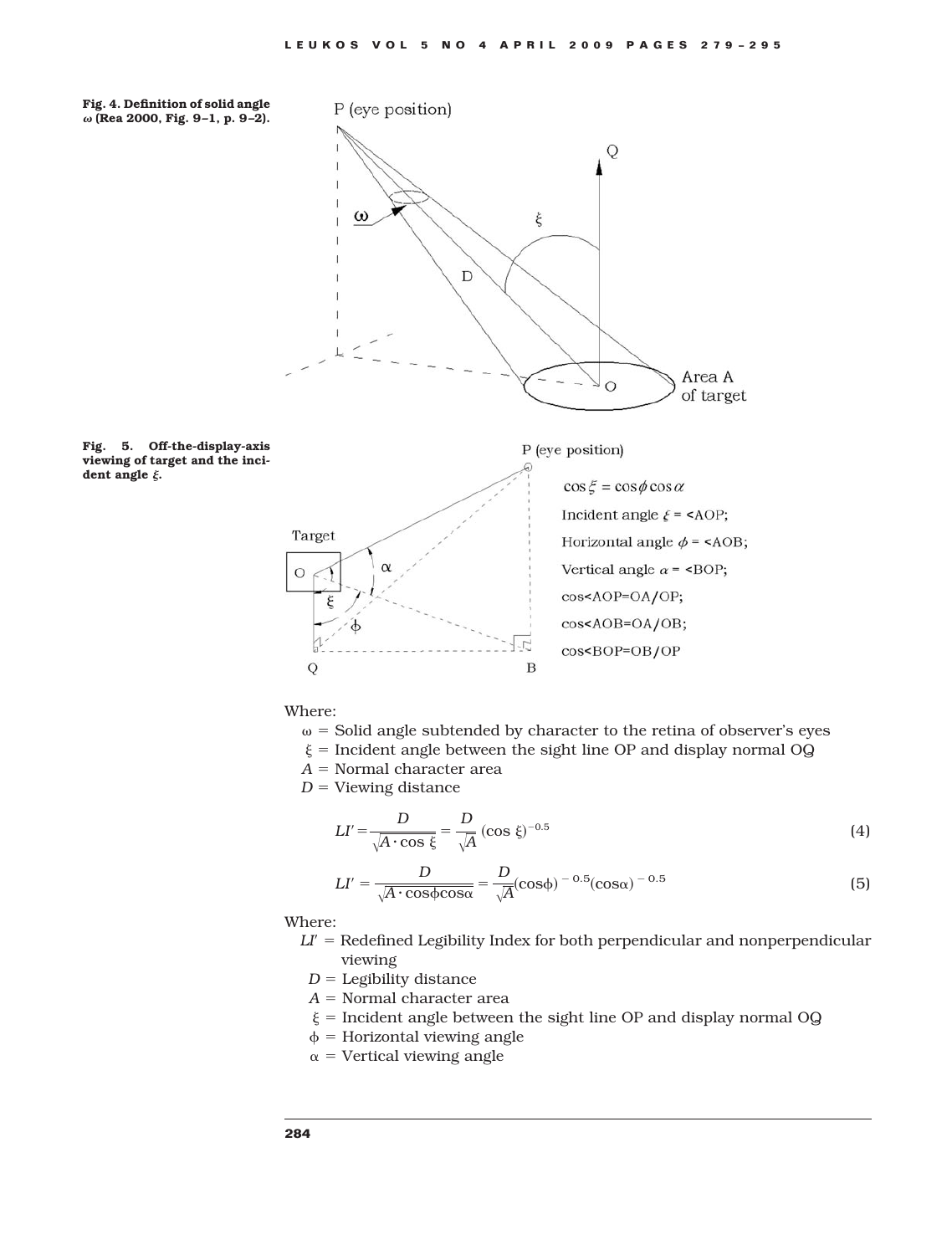The normal area (*A*) examined in (4) and (5) is measured differently for letters or graphics. Letters  $A \sim Z$  have different established forms. The spatial distribution of strokes, including strokewidth, orientations of strokes, and spacing between strokes, determines which letter it is. Even for the same letter, the spatial distribution of its strokes varies with font. Therefore, the spatial mosaic of each letter's strokes is crucial for its legibility, as important as the size of the letter. This finding is also true for some specific graphics with established forms (for example,  $\geq$ ,  $/$ ,  $\infty$ ,  $\times$ ,  $\div$ ). Conclusively, the normal area (*A*) of letters or specific graphics with established forms should be defined as the product of width multiplied by height, to take both the orientations of text strokes or graphic details and the spacing between them into account, as shown in Fig. 6a and 6b.



Fig. 6. Different measurements of normal area *A*: text  $(A=W\times H)$ ; Graphics with established forms  $(A = W' \times H')$ , and Random graphics (A=area summation of all details).

In practice, areas of text have been measured using height and width. However, for random graphics, the spatial mosaic of the details has no established forms and preset meaning for their legibility. The normal area (*A*) of random graphics is therefore defined as the summation of the areas of all details, as shown in Fig. 6c.

For text and graphics using width and height to define their normal area *A* (*A*  $= W \cdot H$ , (5) can be further expounded as (6) by replacing A with width *W* and height *H*. When  $\phi=0$ ,  $\alpha=0$  in (6), we get (7) to calculate the Legibility Index *LI perpendicular* for perpendicular viewing. Comparing (7) and (1), we get (8). Apparently, the conventional definition of Legibility Index assumes that the height-to-width ratio of any text or graphics equals 1, which is not always true in reality. By using (8), values of the conventional Legibility Index *LI*, which are widely accepted in the signage industry, can be converted into the redefined definition *LI*\$*perpendicular*.

$$
LI' = \frac{D}{\sqrt{A + \cos \phi \cos \alpha}} = \frac{D \cdot \sqrt{r}}{H} (\cos \phi)^{-0.5} (\cos \alpha)^{-0.5}
$$
(6)

Where:

 $L^{\prime}$  = Redefined Legibility Index for both perpendicular and nonperpendicular viewing

- $D =$  Legibility distance
- $A =$  Normal character area,
- $A = W \cdot H$ , for text and graphics using width and height to define area
- $H =$  Character height
- $W =$  Character width
- $r =$  Height-to-width ratio of character,  $r =$  *H*/*W*
- $\phi$  = Horizontal viewing angle
- $\alpha$  = Vertical viewing angle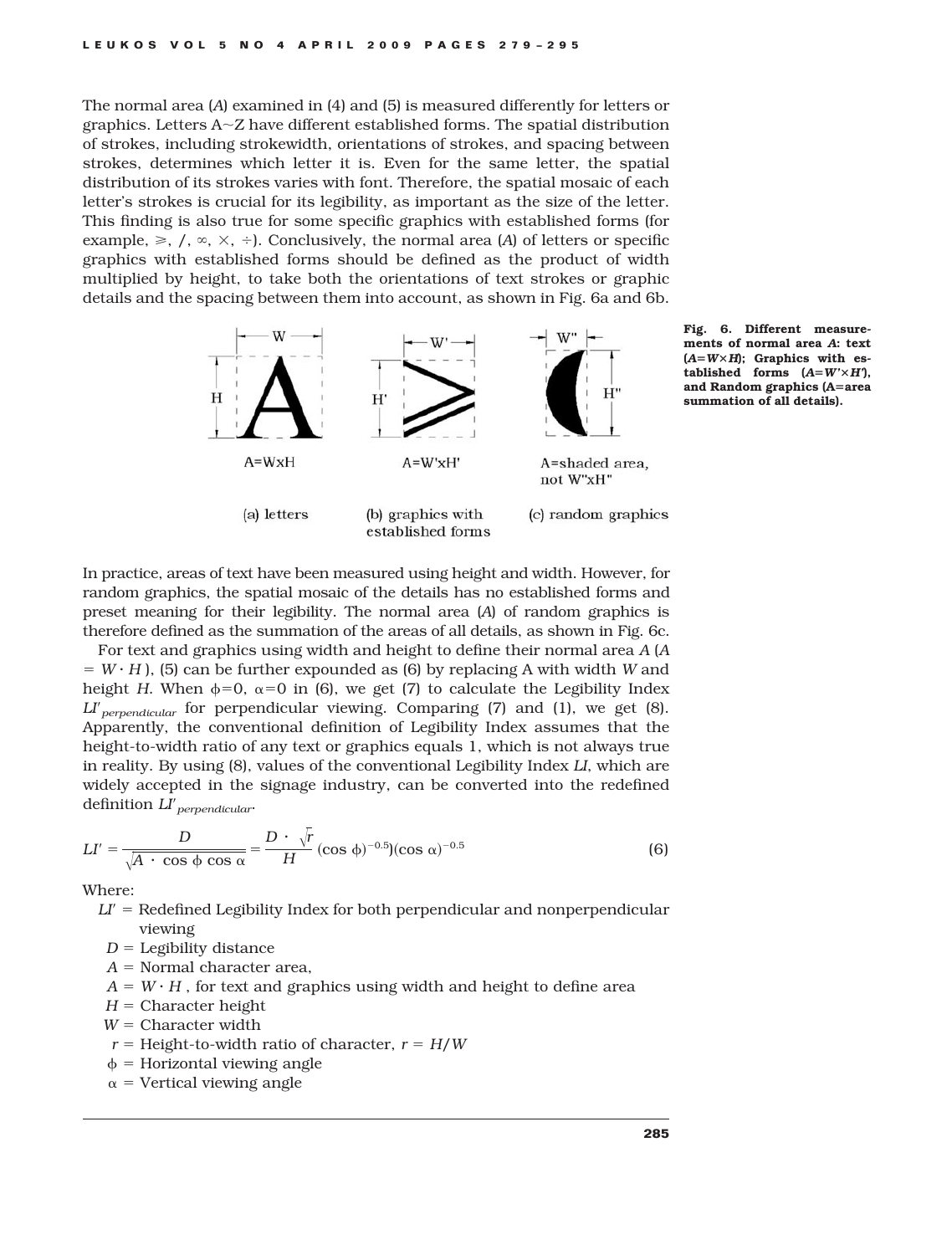$$
LI'_{perpendicular} = \frac{D}{\sqrt{A}} = \frac{D}{H} \cdot \sqrt{r}
$$
 (7)

$$
LI'_{perpendicular} = LI \cdot \sqrt{r}
$$
 (8)

Where:

 $L_{perpendicular}^{\prime}$  = Redefined Legibility Index for perpendicular viewing only

 $D =$  Legibility distance

- $A =$  Normal character area,  $A = W \cdot H$ , for characters using width and height to define area
- $H =$  Character height

 $W =$  Character width

 $r =$  Height-to-width ratio of character,  $r =$  *H/W* 

 $LI =$  Conventional definition of Legibility Index

# 4 VERIFICATION OF THE HYPOTHESIS

# 4.1 PHYSIOLOGICAL FOUNDATRION

For legibility, the retinal images of materials are focused in the center fovea of an observer's eyes which, given enough light, activate the underlying cones. These foveal cones are very tightly packed and form a two-dimensional triangular array, with no strong orientation dependencies, as illustrated in Fig. 7 (Wandell 1995). This dense representation of the foveal cones suggests that the spatial mosaic of the cones must be important for the visual encoding (recognition) of text and graphics (Wolken 1966; Hendee 1993; Wandell 1995; Boff and others, 1986). The legibility level of characters viewed perpendicularly to their displays or not is eventually determined by the quantity and spatial distribution of the activated cones. Different text or graphics have different spatial distributions of their activated cones in the center fovea. The conventional definition of Legibility Index  $(LI = D/H)$  uses only one dimension (usually height) of the characters to assess their legibility level; width is irrelevant. The reasonable explanation for this assumption is that the cones activated by the retinal images must be linearly distributed in the center fovea of the viewer's eyes. In reality, this is true only for a line or other linear targets with no width, as illustrated in Fig. 7a. For linear targets, visual angle  $V(V = \arctan(H/D)$ , as shown in Fig. 1 previously) is sufficient for assessing their legibility. However, an absolute linear viewing target is uncommon. For a wide variety of nonlinear targets in reality, the retinal images usually have two significant dimensions (both width and height) and activate a two-dimensional collection of cones, as illustrated in Fig. 7b. For nonlinear targets, the two-dimensional visual angle *V* is insufficient for examining the two-dimensional collection of activated cones. Instead, the threedimensional solid angle  $\omega$  should be used for this purpose.

#### 4.2 LABORATORY EXPERIMENT

To further verify the hypothesis, an experiment was carried out in a lighting laboratory at the University of Michigan Transportation Research Institute (UMTRI). In this experiment, 20 young human subjects were asked to recognize viewing materials presented at 16 different incident angles under the same lighting condition (image background luminance  $\rm L_b\rm=120$  cd/m<sup>2</sup>, image contrast  $C_{\%}$ =97.9, zero ambient light). Fig. 8 shows the experimental setup under full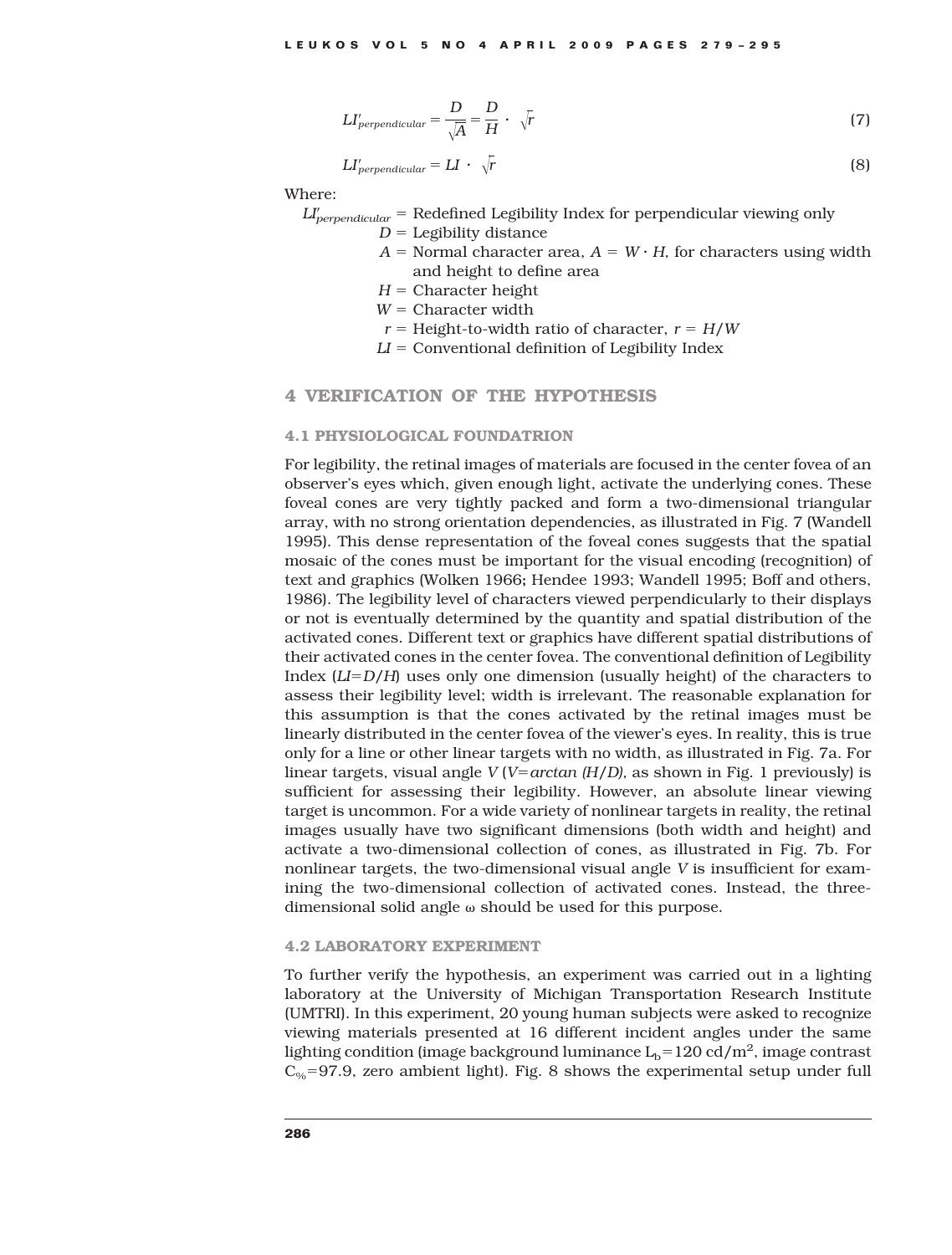

Fig. 7. Retinal images of a bar, text (E, S) and a disc in the fovea with underlying activated cones (bright spots), the background pixels (dark spots) are the spatial mosaic of cones in the fovea (Wandell 1995, Fig. 3.4, p. 49).

(a) Linearly distributed cones activated to recognize a bar



(b) Two-dimensional distribution of the activated cones

ceiling light, which was turned off during the experiment to maintain a zero ambient light level.

As shown in Fig. 8, a dimmable light case lit by two fluorescent T8 tubes (daylight white) was placed on a desk at one end of the laboratory while subjects sat 6.1 m (20 ft) away with their head on a chin rest to fix the viewing distance. Subjects were required to be 20 –29 years old (to minimize the aging effect of human eyes on legibility), with binocular eyesight of 20/20 or better (20/20, 20/16, or 20/12.5, with or without glasses) and normal color vision. Visual materials were attached to the opalescent surface of the light case, whose surface luminance  $(L_b)$  was able to be dimmed from 1150 cd/m<sup>2</sup> to 16 cd/m<sup>2</sup>, with an average uniformity of 89.5 percent (min/max) at 5 different light levels  $(22.2, 63.5, 117.0, 485.7, and 1150  $\text{cd/m}^2$ ). During the experiment, the light$ case was horizontally rotated ( $\phi = 0^{\circ}$ , 30°, 60°, 75°) and vertically tilted ( $\alpha = 0^{\circ}$ ,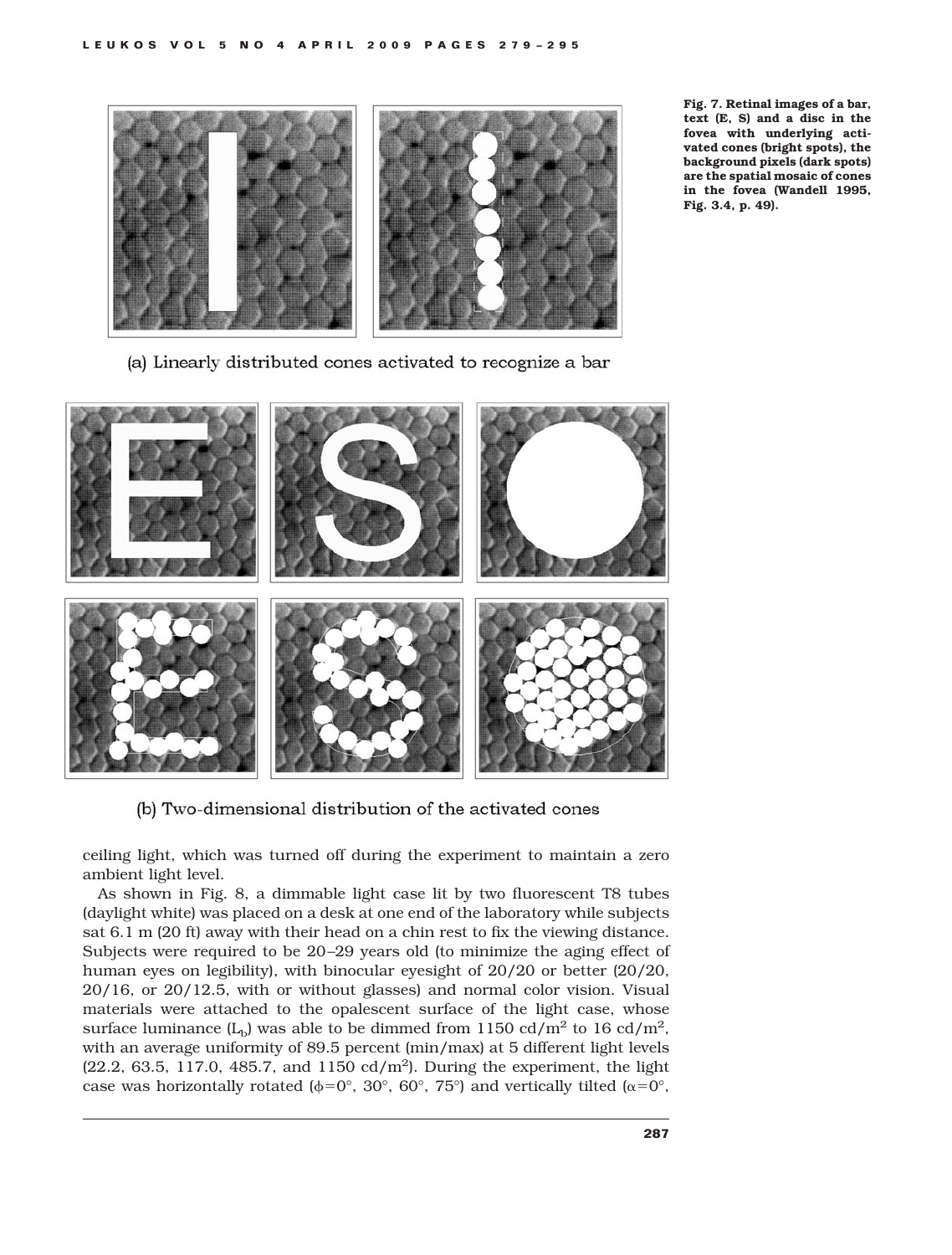Fig. 8. Equipments installed in the lighting laboratory at UMTRI.





TABLE 1. Total 16 incident angles  $\xi$ examined in the laboratory experiment ( $\cos \xi = \cos \phi \cos \alpha$ )

| Horz. angle $\phi$<br>in deg | Vert. angle $\alpha$<br>in deg | Incident angle $\xi$<br>in deg |
|------------------------------|--------------------------------|--------------------------------|
| $\mathbf{0}$                 | $\mathbf{0}$                   | 0.0                            |
| 30                           | $\mathbf{0}$                   | 30.0                           |
| $\mathbf{0}$                 | 31.5                           | 31.5                           |
| 30                           | 31.5                           | 42.4                           |
| $\mathbf{0}$                 | 46.5                           | 46.5                           |
| 30                           | 46.5                           | 53.4                           |
| 60                           | $\mathbf{0}$                   | 60.0                           |
| $\mathbf{O}$                 | 61                             | 61.0                           |
| 60                           | 31.5                           | 64.8                           |
| 30                           | 61                             | 65.2                           |
| 60                           | 46.5                           | 69.9                           |
| 75                           | $\mathbf{0}$                   | 75.0                           |
| 60                           | 61                             | 76.0                           |
| 75                           | 31.5                           | 77.3                           |
| 75                           | 46.5                           | 79.7                           |
| 75                           | 61                             | 82.8                           |

31.5°, 46.5°, 61°) to provide  $4 \times 4 = 16$  incident angles  $\xi$ , as calculated in TABLE 1. To simulate an ideal diffusive surface, the surface luminance  $(L_b)$  of the light case was purposely dimmed to a constant  $120 \text{ cd/m}^2$  for all 16 viewing angles. A recently calibrated meter Minolta LS-100 mounted on a tripod was used to measure the luminances in this experiment.

In terms of visual materials, this experiment used letter Es as a single visual task to test the hypothesis because of two reasons. First, legibility is a task performance involving nonvisual components such as eye motions and brain cognition (Kambich 1991). Materials presented for legibility have sufficient exposure time, which is much longer than the detection time quantified in Rea's Reaction Time (RT) model (Clear and Berman 1990). Findings of Kristofferson (1957), Campbell and Robson (1968), Legge and others, (1985), Rubin and Siegel (1984), Rea and Kambich (cited in Rea and Quellette 1991) and Rea and Quellette (1991) that target details or high spatial frequencies are relatively unimportant for visual detection (visibility) when compared to the visual area is not justified for legibility tasks (Bailey, Clear, and Berman 1993; Rea and Quellette 1991). Clearly, the spatial mosaic of strokes of text or details of graphics is critical for legibility. Legibility levels of different characters subtending equivalent solid angle vary with their high spatial frequency. Consequently, to exclude individual distraction on legibility, a single character is preferred than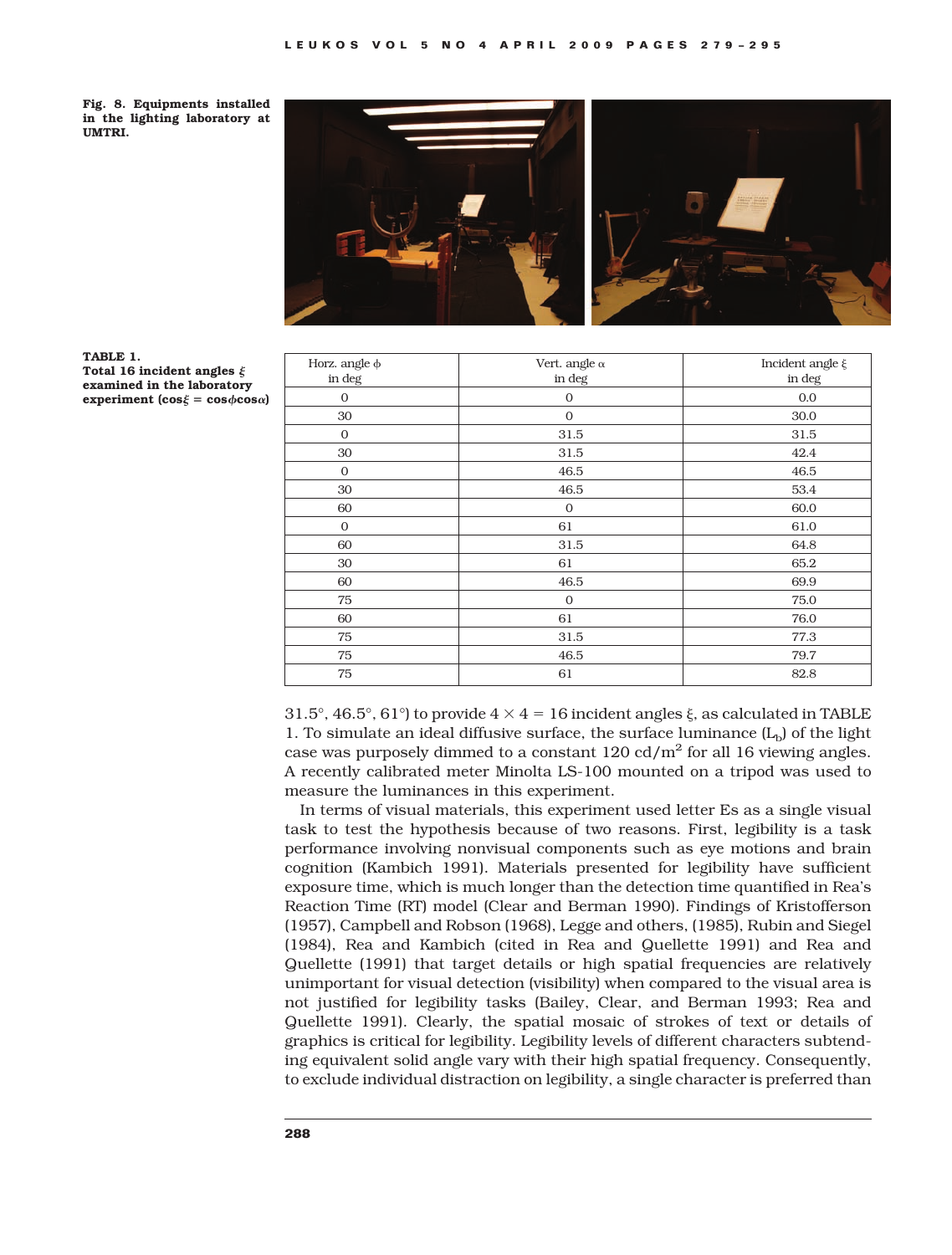

Fig. 9. Index of legibility difficulty for standard highway alphabet letters A-Z (Zwahlen and Schnell 1999, Fig. 2, p. 144).

Fig. 10. E-charts as viewing

materials.



Each subject had 16 tests during his/her participation, corresponding to the 16 incident angles ( $\xi$ ) listed in TABLE 1 previously. Fig. 11 shows the actual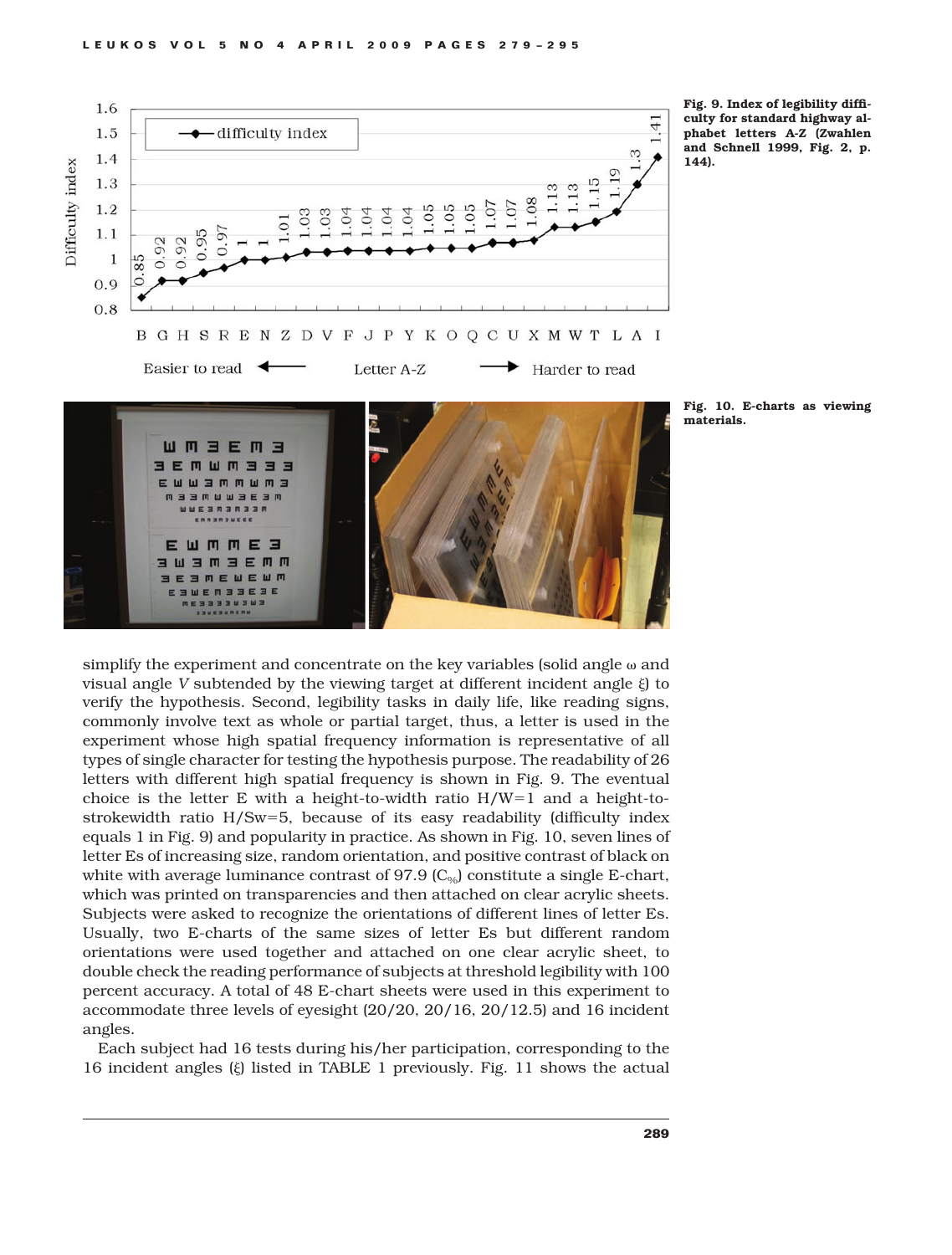

viewing scenarios of the 16 tests for acuity level 20/20 in the laboratory. For each test, background luminance of letter Es  $\rm L_b\rm=120$  cd/m<sup>2</sup>, image luminance contrast  $C_{\%} = 97.9$ , and ambient light remained zero. The constant lighting condition excluded the noise of lighting variation on legibility, and thus focused on the viewing angles to compare the conventional and redefined Legibility Index at on- and off-axis viewing situations. The threshold legible heights (*H*) of text recognized by the 20 subjects with 100 percent accuracy (no guessing was allowed) at each of the 16 tests were collected and then used to calculate the redefined Legibility Index, as  $L^{\prime}$  in (6) previously, and the  $D/H$  ratio (*D* is the legibility distance at constant 6.1 m). In the perpendicular-to-the-display viewing, the *D/H* ratio is the conventional Legibility Index, as *LI* in (1) previously. In the other 15 nonperpendicular tests, the D/H ratio no longer represents *LI*, but was used only for comparison to verify the hypothesis. The calculated *LI*<sup>'</sup> and *D/H* ratio at three acuity levels and 16 incident angles are illustrated in Fig. 12.

Three outcomes are illustrated in Fig. 12. First, for each eyesight level (20/20, 20/16, or 20/12.5), except for perpendicular viewing, gaps exist between the values of *LI*' and *D/H* ratio at the 15 not-perpendicular-to-the-display viewing situations, and rapidly increase with the incident angles. Second, when incident angle  $\xi$  is less than approximately 708, subjects with the same eyesight level have steady reading performance, assessed by the almost equivalent *LI*<sup>'</sup>. When

Fig. 11. Viewing scenarios of 16 tests in the laboratory for acuity 20/20 with constant background luminance, image contrast, and zero ambient light.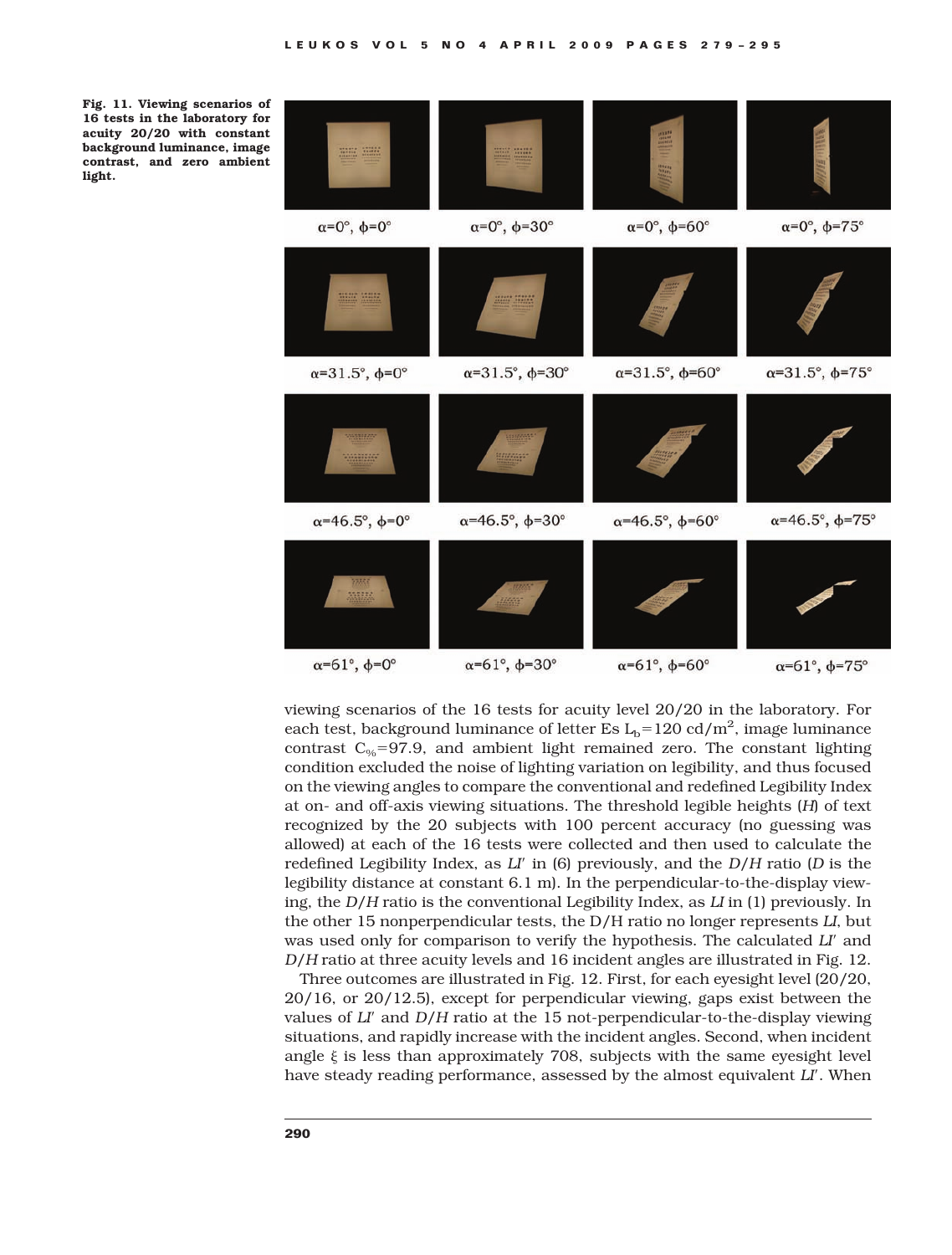



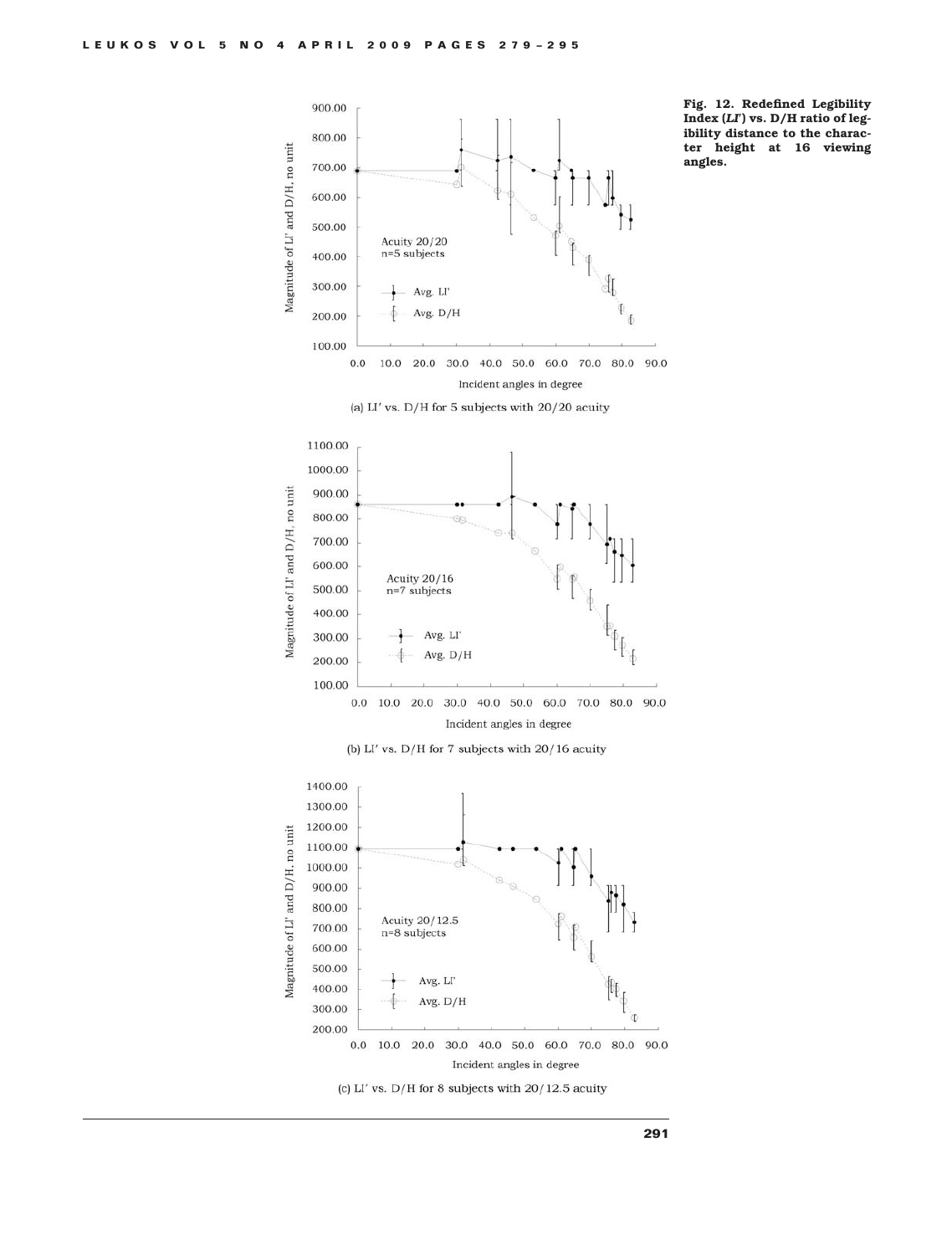the incident angle  $\xi$  is larger than approximately 70 $^{\circ}$ , subjects' reading performance decreases, as indicated by the decreased *LI*<sup>'</sup>. Third, in contrast to the steady values of  $L^{\prime}$  at incident angles from  $0^{\circ}$  to 70°, the *D*/H ratios keep going down when the viewing angle is increased. Theoretically, the power for discriminating characters is determined by the viewer's eyesight, the size and geometrical characteristics of text or graphic viewed, lighting conditions (for example, target luminance  $L_t$ , background luminance  $L_b$ , adapting luminance  $L_a$ , and luminance contrast C), color difference, lamp spectrum, and other physical factors, but is independent of the viewing angles for looking at the target. In Fig. 12, when incident angle  $0^{\circ} \le \xi \le 70^{\circ}$ , the steady redefined Legibility Index *LI*<sup>'</sup> closely matches the fact that the 20 subjects have the same recognition performance (threshold legibility levels with 100 percent accuracy) of letter Es under the same lighting conditions  $(L_b=120 \text{ cd/m}^2, C_{\%}=97.9, \text{ zero ambient})$ light). However, when the target is viewed extremely off axis ( $\xi > 70^{\circ}$ ), their retinal images are severely distorted, which harms the observer's reading habit and starts to dominate the reading performance and decrease the *LI*'. As shown in Fig. 12, the enlarging gaps between the steady  $L^{\prime}$  and decreasing D/H ratio at increasing viewing angles indicate that the *D/H* ratio is no longer appropriate for assessing the legibility levels of text viewed not perpendicular to the display. Consequently, the redefined Legibility Index  $(L<sup>r</sup>)$  better reflects the discrimination power of human eyes in a specific visual environment, and is thus validated for replacing the *D/H* ratios for common viewing.

# 5 APPLICATION OF THE NEW DEFINITION IN PRACTICE

The redefined Legibility Index  $(L<sup>T</sup>)$  has two different applications in practice. First, *LI*' can be used to assess the legibility levels of text or graphics viewed not perpendicularly across the viewing scenario, calculated using (4), (5) or (6) previously. Second, when the legibility levels of text or graphics are already known or assigned for a specific viewing scenario, (9) or (10), which are re-expressed from (6), can then be used to predict the legible size and orientation of characters viewed across the scene. Specifically, (10) is used for random graphics whose area cannot be simply calculated using width and height.

$$
H = \frac{D \cdot \sqrt{r}}{Ll'} (\cos \phi)^{-0.5} (\cos \alpha)^{-0.5}
$$
 (9)

$$
A = \frac{D^2}{(LI')^2 \cdot \cos \phi \cos \alpha} \tag{10}
$$

Where:

- $L^{\prime}$  = Redefined Legibility Index for both perpendicular and nonperpendicular viewing
- $D =$  Legibility distance
- $H =$  Character height
- $W =$  Character width
- $A =$  Normal character area
- $A = W \cdot H$ , for characters using width and height to define area
- $A =$  summation of areas of all details, for random graphics
- $r =$  Height-to-width ratio of character,  $r =$  *H*/*W*
- $\phi$  = Horizontal viewing angle
- $\alpha$  = Vertical viewing angle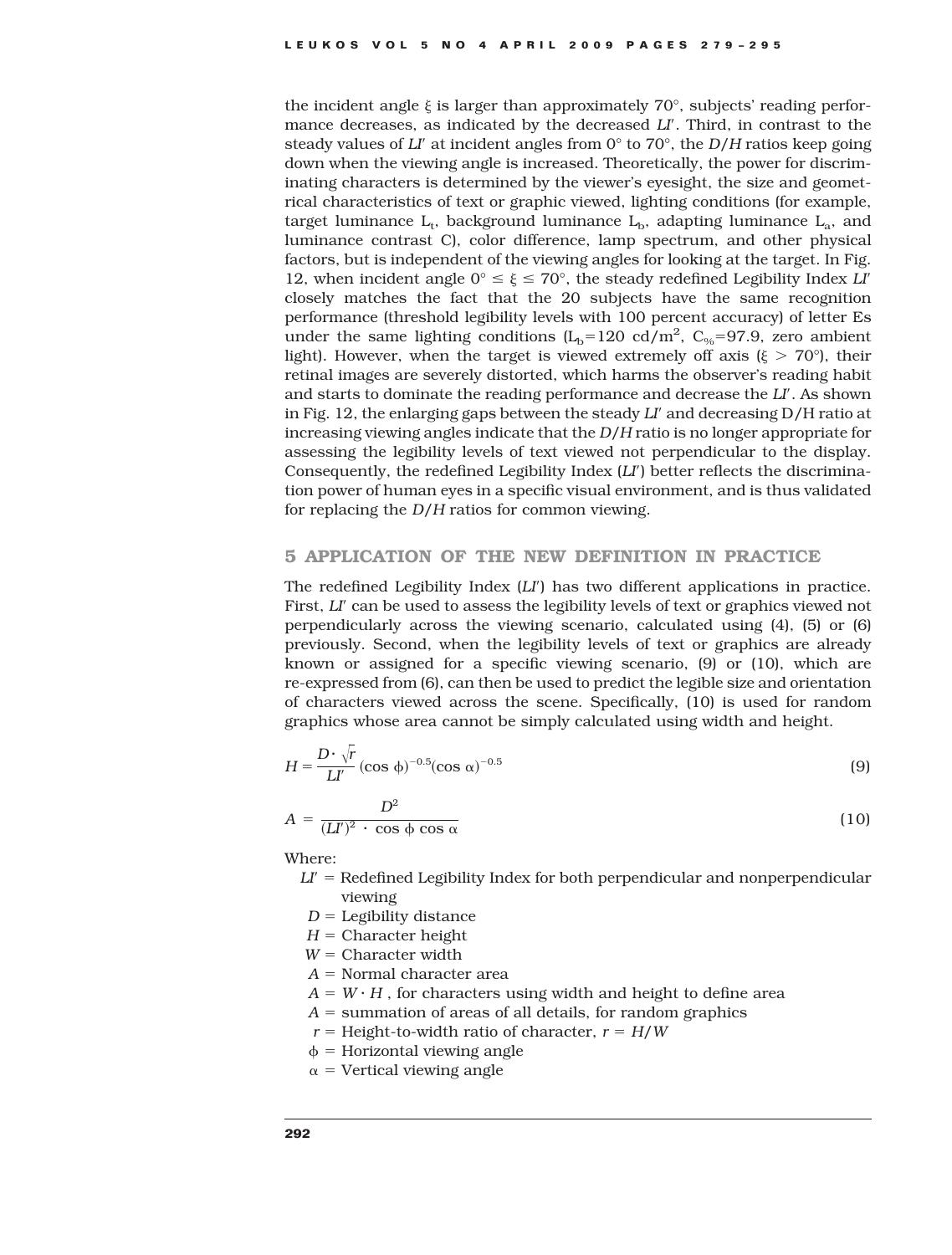Both conventional and new definitions of Legibility Index have no unit. For convenience, however, the conventional definition commonly used in the signage industry has a unit expressed as feet/inch for viewing distance over character height. In addition, legible characters presented in the built environments subtend solid angles in a wide range from  $1.783 \times 10^{-13}$  sr for normal eyesight level 20/20 of population, which is recommended as the minimum value for enhanced legible environments, to probably a maximum  $2\pi$  sr subtended by the half viewing sphere in front of the observer. Thus, the value of new Legibility Index approximately ranges from 0.4 to  $2.373 \times 10^6$  (legible for acuity 20/20), or larger (for acuity better than 20/20), no unit.

## 6 CONCLUSIONS

Capturing how people recognize text and graphics, a new definition of the Legibility Index  $(L<sup>r</sup>)$  based on the three-dimensional solid angle  $\omega$  has been developed in this research, as  $LI' = \sqrt{1/\omega}$ . After substituting the definition of solid angle  $\omega$ , this new definition can be further expressed as  $L' = (D/\sqrt{A})(\cos$  $\xi\rangle^{-0.5}$  (*D* is the legibility distance; *A* is the normal character area;  $\xi$  is the incident angle). For text and graphics using width and height to define their normal area,  $LI' = (D \cdot \sqrt{r}/H)(\cos \phi)^{-0.5}(\cos \alpha)^{-0.5}$  (*H* is the character height; *r* is the height-to-width ratio;  $\phi$  and  $\alpha$  are the horizontal and vertical viewing angles). This equation has offered researchers a new measure for calculating the Legibility Index of text or graphics viewed not perpendicularly. It can also examine text and graphics viewed perpendicularly, by setting the incident angle to zero:  $L\nu_{perpendicular} = (D/H) \cdot \sqrt{r}$  . On the other hand, since character size (*H* or *A*) is often desired in practice, this definition can also be used to predict the geometries and orientations of text or graphics viewed not perpendicularly, when legibility levels (measured using the Legibility Index) are assigned, using  $H = (D \cdot \mathbb{R})$  $\cdot \sqrt{r}/L\Gamma$ )(cos  $\phi$ )<sup>-0.5</sup>(cos  $\alpha$ )<sup>-0.5</sup>, or  $A = D^2/((L\Gamma)^2 \cdot \cos \phi \cos \alpha)$ .

# ACKNOWLEDGMENTS

This research has been facilitated by the University of Michigan Transportation Research Institute (UMTRI). We would like to thank Dr. Michael Flannagan and Mr. Brandon Schoettle in UMTRI's Human Factors Division for their help in providing equipment and other laboratory supplies. We also thank the anonymous reviewer for his/her comments on literature review on specifying visual stimuli.

# REFERENCES

A preliminary version of this paper was delivered at the IESNA annual conference 2007.

Bailey I, Clear R, Berman S. 1993. Size as a determinant of reading speed. J Illum Eng Soc. 22(2):102–117.

Blackwell HR. 1946. Contrast thresholds of the human eye. J Opt Soc Am. 36(11):624 –643.

Blackwell HR. 1959. Development and use of a quantitative method for specification of interior illumination levels on the basis of performance data. Illum Eng. 54(6):317–353.

Blackwell HR. 1970. Development of procedures and instruments for visual task evaluation. Illum Eng. 65(4):267–291.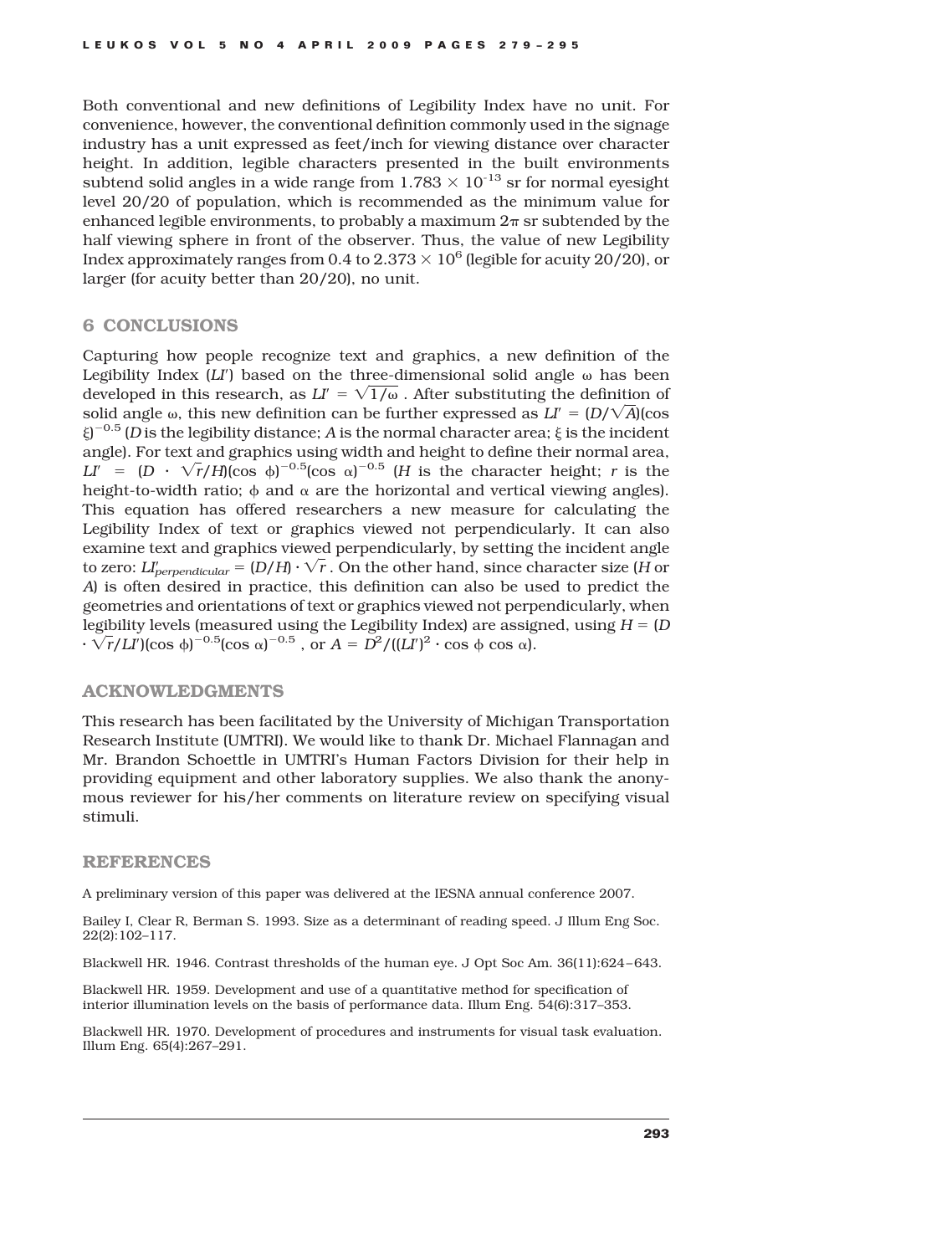Blackwell HR. 1980. Description of a comprehensive family of relative contrast sensitivity (RCS) functions of luminance to reflect differences in size of task detail, task eccentricity and observer age. Ohio State University, Columbus, Ohio: Illuminating Engineering Research Institute; Available in Compendium of technical data in support of CIE publication No. 19/2. Illuminating Engineering Research Institute, New York, N.Y.

Blackwell HR, Blackwell OM. 1980. Population data for 140 normal 20 –30 year olds for use in assessing some effects of lighting upon visual performance. J Illum Eng Soc. 9(3):158 – 174.

Blackwell OM, Blackwell HR. 1971. Visual performance data for 156 normal observers of various ages. J Illum Eng Soc. 1(1):3–13.

Boff KR, Kaufman L, Thomas JP, editors. 1986. Handbook of perception and human performance: vol. 1. Sensory processes and perception. New York, NY: Wiley. 1296 p.

Bouma H, Legein CP, Melotte HEM, Zabel L. 1982. Is large print easy to read? Oral reading rate and word recognition of elderly subjects. IPO Annual Progress Report. 17:84 –90.

Campbell FW, Robson JG. 1968. Application of fourier analysis to the visibility of gratings. J Physiol. 197:551–566.

Clear R, Berman S. 1990. Speed, Accuracy and VL. J Illum Eng Soc. 19(2):124 –131.

Dember WN. 1965. The psychology of perception. New York: Holt, Rinehart and Winson. 402 p.

Gove PB, Merriam-Webster editorial staff. 1986. Webster's Third New International Dictionary of the English Language Unabridged. Springfield, MA: Merriam-Webster.

Hendee WR, Wells PNT, editors. 1993. The perception of visual information. New York, NY: Springer-Verlag. 409 p.

Holick AJ, Carlson PJ. 2002. Model of overhead-sign luminance needed for legibility. Transp Res Rec. 1801:80 –86.

Howell W, Kraft C. 1960. Size, blur and contrast as variables affecting the legibility of alphanumeric symbols on radar-type displays. OH: Wright- Patterson AFB. WADC Technical Report 59 –536.

Kambich DG. 1991. An alternative relative visual performance model. J Illum. Eng. Soc. 20(1):19 –27.

Kristofferson AB. 1957. Visual detection as influenced by target form in discrimination a related to military problems. Washington DC: National Academy of Sciences. National research council publication 561:p109 –127.

Legge GE, Pelli DG, Rubin GS, Schleske MM. 1985. Psychophysics of reading: I normal vision. Vision Res. 25(2):239 –252.

Moon P, Spencer D. 1944. Visual data applied to lighting design. J Opt Soc Am. 34(10):605– 617.

Rea MS. 1986. Toward a model of visual performance: foundations and data. J Illum. Eng. Soc. 15(2):41–57.

Rea MS, editor. 2000. The IESNA lighting handbook: reference and application. 9<sup>th</sup> ed. New York, NY: The Illuminating Engineering Society of North America. Lighting calculation; p 9-1  $-9 - 72.$ 

Rea MS, Quellette MJ. 1988. Visual performance using reaction times. Light Res Tech. 20(4): 139 –153.

Rea MS, Quellette MJ. 1991. Relative visual performance: a basis for application. Light Res Tech. 23(3):135–144.

Rubin GS, Siegel KA. 1984. Recognition of low-pass filtered letters and faces. Paper presented at annual meeting of Association for Research in Vision and Ophthalmology, Sarasota, FL.